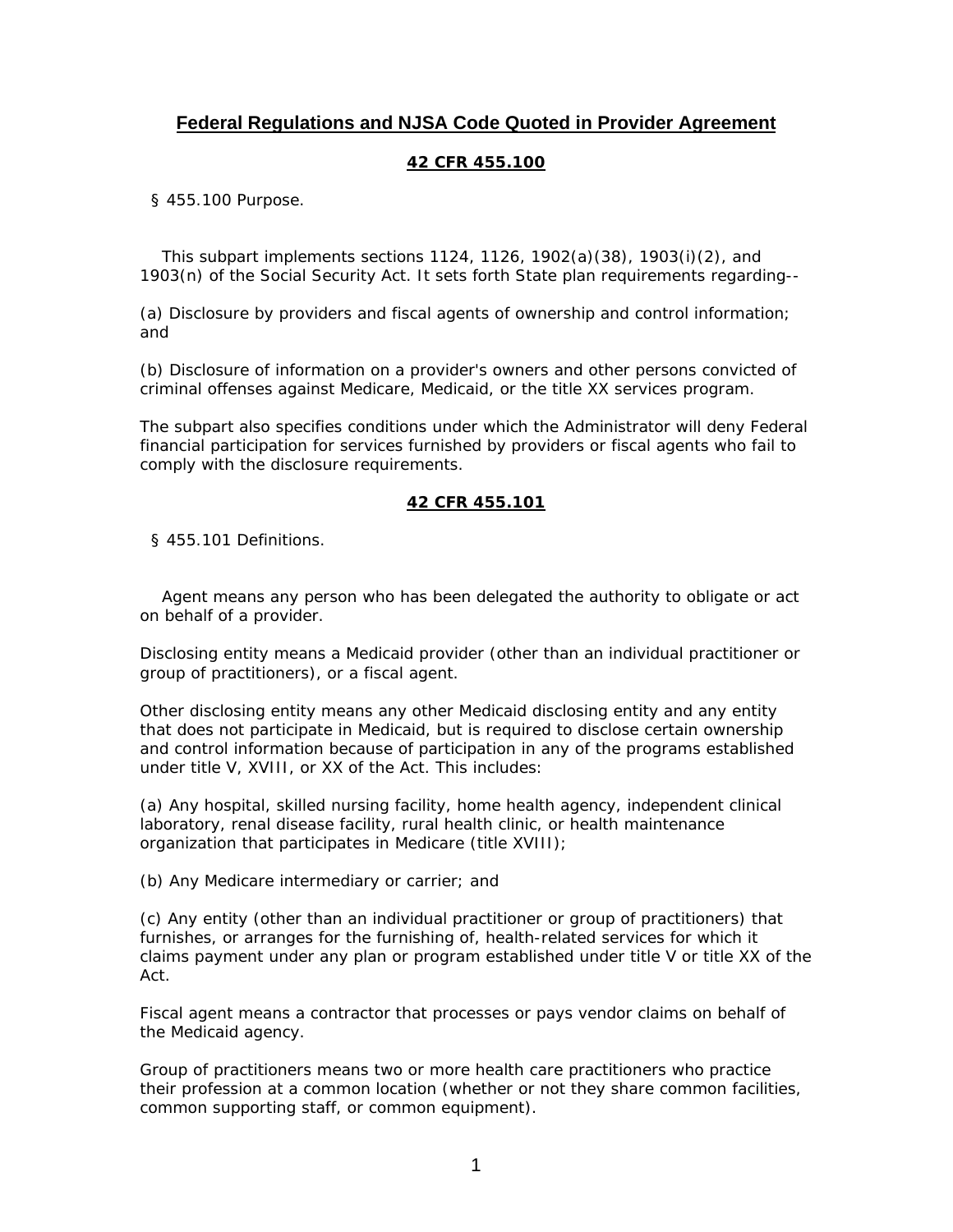Indirect ownership interest means an ownership interest in an entity that has an ownership interest in the disclosing entity. This term includes an ownership interest in any entity that has an indirect ownership interest in the disclosing entity.

Managing employee means a general manager, business manager, administrator, director, or other individual who exercises operational or managerial control over, or who directly or indirectly conducts the day-to-day operation of an institution, organization, or agency.

Ownership interest means the possession of equity in the capital, the stock, or the profits of the disclosing entity.

Person with an ownership or control interest means a person or corporation that--

(a) Has an ownership interest totaling 5 percent or more in a disclosing entity;

(b) Has an indirect ownership interest equal to 5 percent or more in a disclosing entity;

(c) Has a combination of direct and indirect ownership interests equal to 5 percent or more in a disclosing entity;

(d) Owns an interest of 5 percent or more in any mortgage, deed of trust, note, or other obligation secured by the disclosing entity if that interest equals at least 5 percent of the value of the property or assets of the disclosing entity;

(e) Is an officer or director of a disclosing entity that is organized as a corporation; or

(f) Is a partner in a disclosing entity that is organized as a partnership.

Significant business transaction means any business transaction or series of transactions that, during any one fiscal year, exceed the lesser of \$ 25,000 and 5 percent of a provider's total operating expenses.

Subcontractor means--

(a) An individual, agency, or organization to which a disclosing entity has contracted or delegated some of its management functions or responsibilities of providing medical care to its patients; or

(b) An individual, agency, or organization with which a fiscal agent has entered into a contract, agreement, purchase order, or lease (or leases of real property) to obtain space, supplies, equipment, or services provided under the Medicaid agreeement.

Supplier means an individual, agency, or organization from which a provider purchases goods and services used in carrying out its responsibilities under Medicaid (e.g., a commercial laundry, a manufacturer of hospital beds, or a pharmaceutical firm).

Wholly owned supplier means a supplier whose total ownership interest is held by a provider or by a person, persons, or other entity with an ownership or control interest in a provider.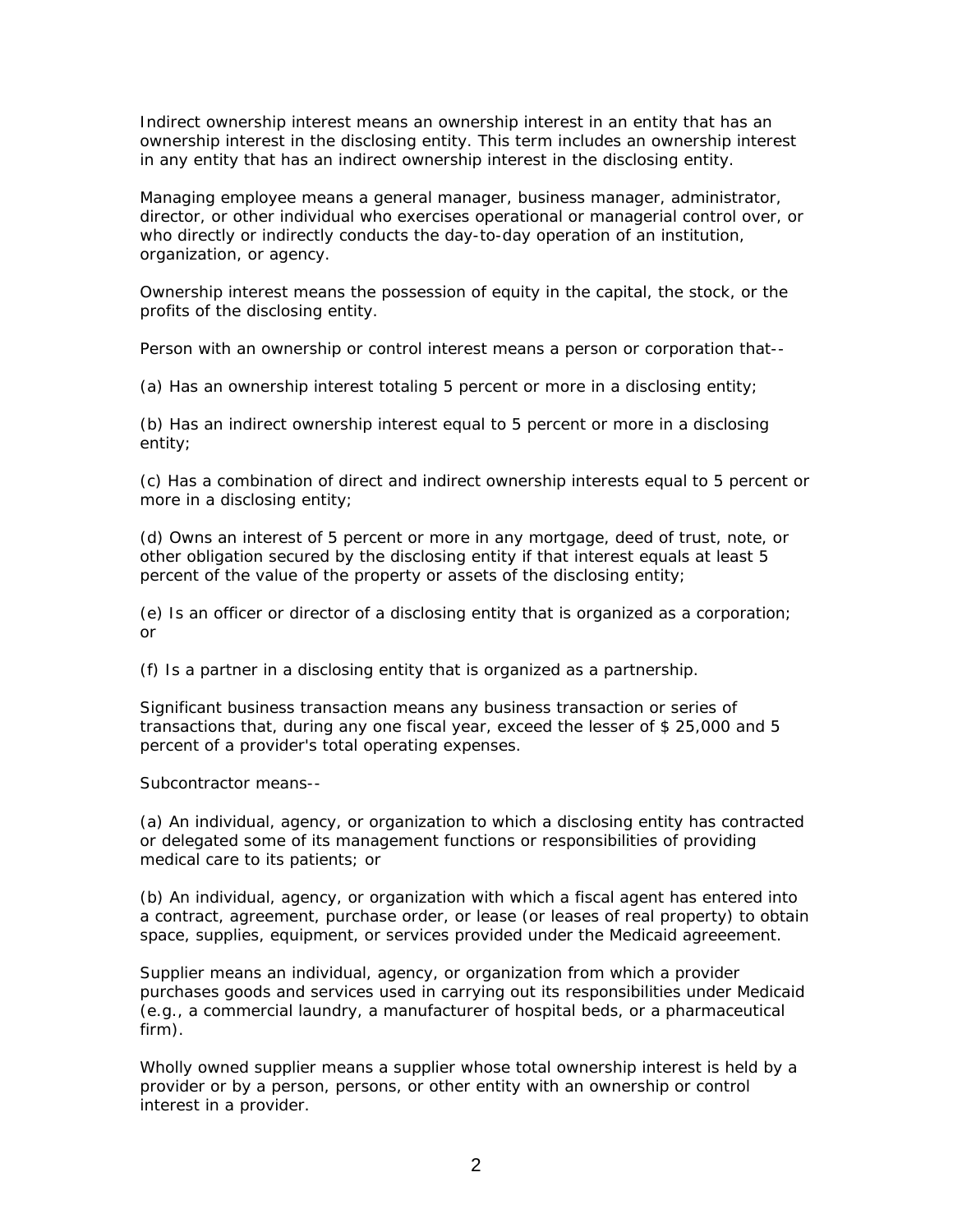#### **42 CFR 455.102**

§ 455.102 Determination of ownership or control percentages.

 (a) Indirect ownership interest. The amount of indirect ownership interest is determined by multiplying the percentages of ownership in each entity. For example, if A owns 10 percent of the stock in a corporation which owns 80 percent of the stock of the disclosing entity, A's interest equates to an 8 percent indirect ownership interest in the disclosing entity and must be reported. Conversely, if B owns 80 percent of the stock of a corporation which owns 5 percent of the stock of the disclosing entity, B's interest equates to a 4 percent indirect ownership interest in the disclosing entity and need not be reported.

(b) Person with an ownership or control interest. In order to determine percentage of ownership, mortgage, deed of trust, note, or other obligation, the percentage of interest owned in the obligation is multiplied by the percentage of the disclosing entity's assets used to secure the obligation. For example, if A owns 10 percent of a note secured by 60 percent of the provider's assets, A's interest in the provider's assets equates to 6 percent and must be reported. Conversely, if B owns 40 percent of a note secured by 10 percent of the provider's assets, B's interest in the provider's assets equates to 4 percent and need not be reported.

#### **42 CFR 455.103**

§ 455.103 State plan requirement.

 A State plan must provide that the requirements of §§ 455.104 through 455.106 are met.

#### **42 CFR 455.104**

 § 455.104 Disclosure by providers and fiscal agents: Information on ownership and control.

 (a) Information that must be disclosed. The Medicaid agency must require each disclosing entity to disclose the following information in accordance with paragraph (b) of this section:

(1) The name and address of each person with an ownership or control interest in the disclosing entity or in any subcontractor in which the disclosing entity has direct or indirect ownership of 5 percent or more;

(2) Whether any of the persons named, in compliance with paragraph (a)(1) of this section, is related to another as spouse, parent, child, or sibling.

(3) The name of any other disclosing entity in which a person with an ownership or control interest in the disclosing entity also has an ownership or control interest. This requirement applies to the extent that the disclosing entity can obtain this information by requesting it in writing from the person. The disclosing entity must--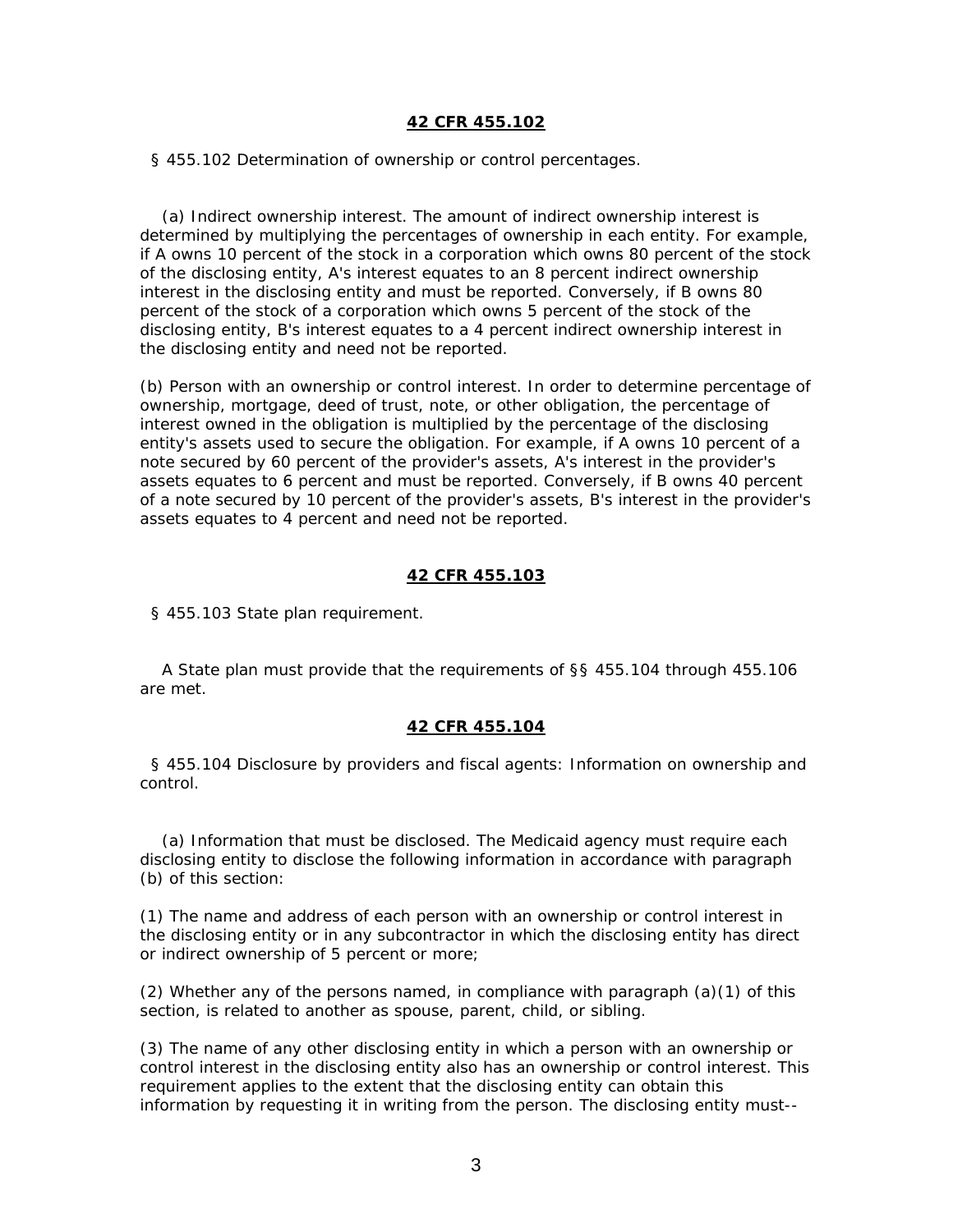(i) Keep copies of all these requests and the responses to them;

(ii) Make them available to the Secretary or the Medicaid agency upon request; and

(iii) Advise the Medicaid agency when there is no response to a request.

(b) Time and manner of disclosure. (1) Any disclosing entity that is subject to periodic survey and certification of its compliance with Medicaid standards must supply the information specified in paragraph (a) of this section to the State survey agency at the time it is surveyed. The survey agency must promptly furnish the information to the Secretary and the Medicaid agency.

(2) Any disclosing entity that is not subject to periodic survey and certification and has not supplied the information specified in paragraph (a) of this section to the Secretary within the prior 12-month period, must submit the information to the Medicaid agency before entering into a contract or agreement to participate in the program. The Medicaid agency must promptly furnish the information to the Secretary.

(3) Updated information must be furnished to the Secretary or the State survey or Medicaid agency at intervals between recertification or contract renewals, within 35 days of a written request.

(c) Provider agreements and fiscal agent contracts. A Medicaid agency shall not approve a provider agreement or a contract with a fiscal agent, and must terminate an existing agreement or contract, if the provider or fiscal agent fails to disclose ownership or control information as required by this section.

(d) Denial of Federal financial participation (FFP). FFP is not available in payments made to a provider or fiscal agent that fails to disclose ownership or control information as required by this section.

## **42 CFR 455.105**

§ 455.105 Disclosure by providers: Information related to business transactions.

 (a) Provider agreements. A Medicaid agency must enter into an agreement with each provider under which the provider agrees to furnish to it or to the Secretary on request, information related to business transactions in accordance with paragraph (b) of this section.

(b) Information that must be submitted. A provider must submit, within 35 days of the date on a request by the Secretary or the Medicaid agency, full and complete information about--

(1) The ownership of any subcontractor with whom the provider has had business transactions totaling more than \$ 25,000 during the 12-month period ending on the date of the request; and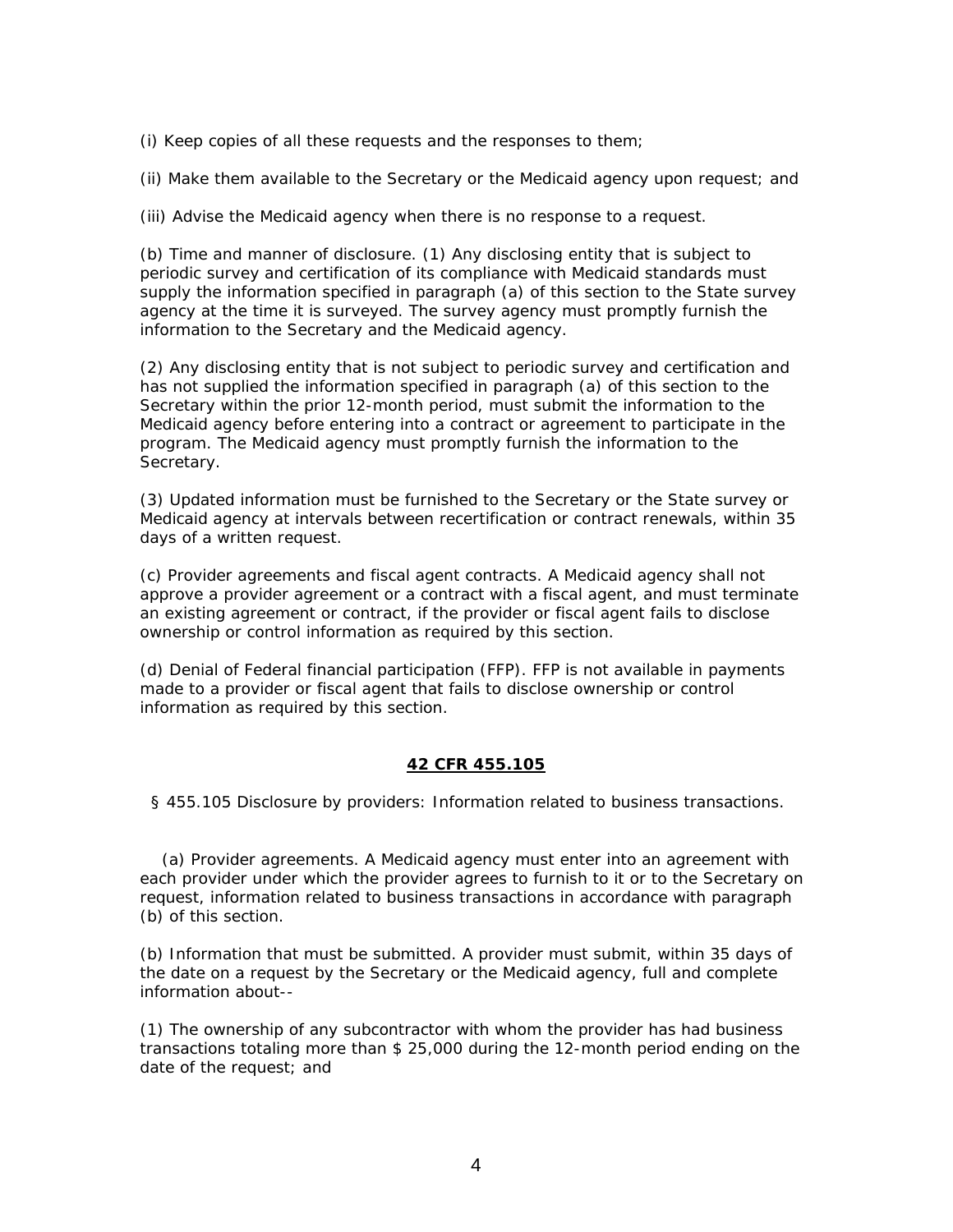(2) Any significant business transactions between the provider and any wholly owned supplier, or between the provider and any subcontractor, during the 5-year period ending on the date of the request.

(c) Denial of Federal financial participation (FFP). (1) FFP is not available in expenditures for services furnished by providers who fail to comply with a request made by the Secretary or the Medicaid agency under paragraph (b) of this section or under § 420.205 of this chapter (Medicare requirements for disclosure).

(2) FFP will be denied in expenditures for services furnished during the period beginning on the day following the date the information was due to the Secretary or the Medicaid agency and ending on the day before the date on which the information was supplied.

## **42 CFR 455.106**

§ 455.106 Disclosure by providers: Information on persons convicted of crimes.

 (a) Information that must be disclosed. Before the Medicaid agency enters into or renews a provider agreement, or at any time upon written request by the Medicaid agency, the provider must disclose to the Medicaid agency the identity of any person who:

(1) Has ownership or control interest in the provider, or is an agent or managing employee of the provider; and

(2) Has been convicted of a criminal offense related to that person's involvement in any program under Medicare, Medicaid, or the title XX services program since the inception of those programs.

(b) Notification to Inspector General. (1) The Medicaid agency must notify the Inspector General of the Department of any disclosures made under paragraph (a) of this section within 20 working days from the date it receives the information.

(2) The agency must also promptly notify the Inspector General of the Department of any action it takes on the provider's application for participation in the program.

(c) Denial or termination of provider participation. (1) The Medicaid agency may refuse to enter into or renew an agreement with a provider if any person who has an ownership or control interest in the provider, or who is an agent or managing employee of the provider, has been convicted of a criminal offense related to that person's involvement in any program established under Medicare, Medicaid or the title XX Services Program.

(2) The Medicaid agency may refuse to enter into or may terminate a provider agreement if it determines that the provider did not fully and accurately make any disclosure required under paragraph (a) of this section.